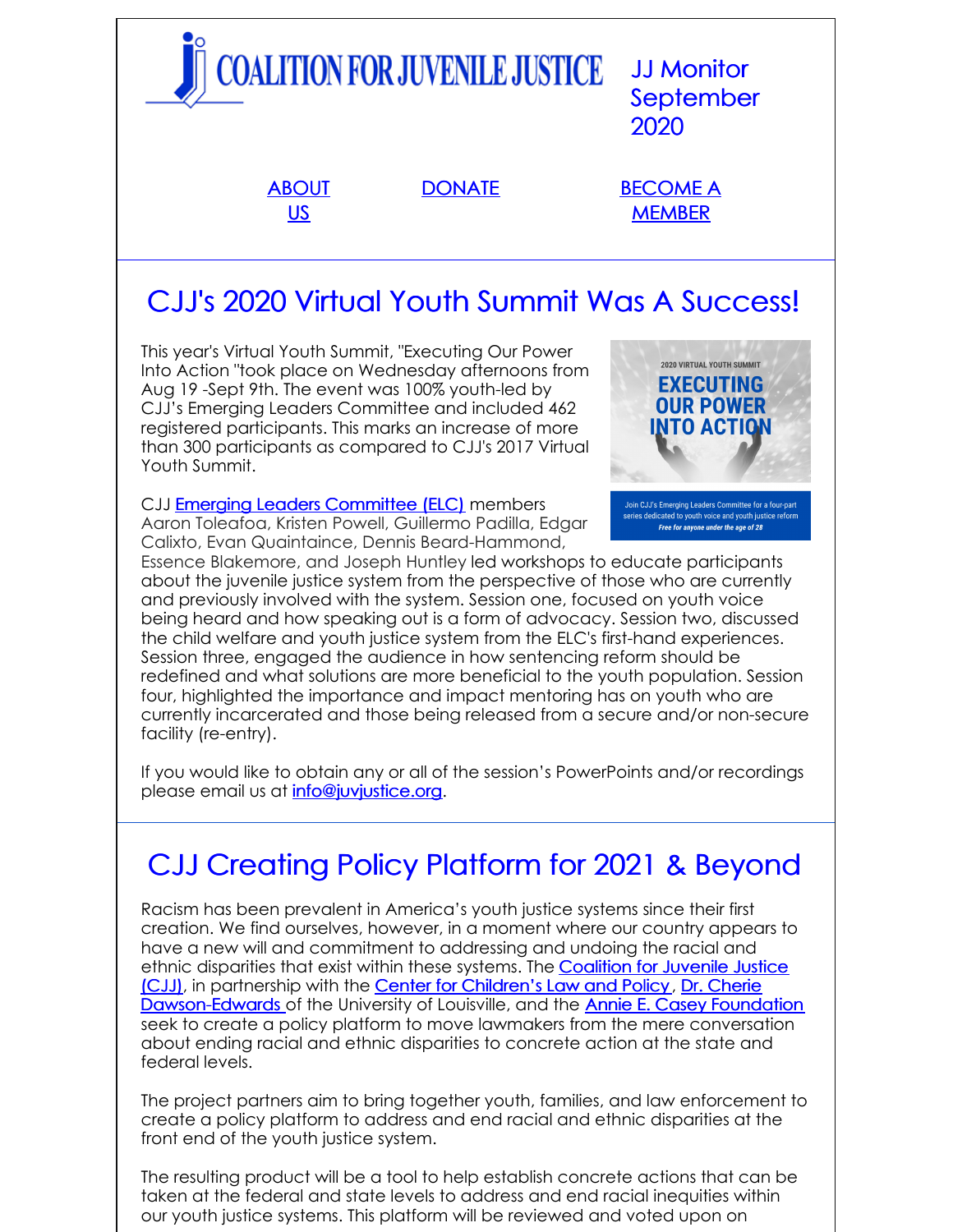November 2020 by CJJ's Council of State Advisory Groups.

# Join CJJ's 2020 Virtual Conference

CJJ's 2020 Annual Conference will be entirely virtual this year out of concerns for our members and their safety.

This year's conference will take place November 18-20. This year's theme is "Dreaming Big Together: Youth Justice [Reimagined."](http://www.juvjustice.org/events/conferences/2020-annual-conference-weve-gone-virtual) It will focus on the latest research, developments, and challenges facing our field today. Specifically, the conference will focus on:

How can states and communities serve as leaders in shaping a better juvenile justice system for our most vulnerable youth?



- How can we improve collaborations with young people with lived experiences in the systems we work with?
- What can be done to build on successes and continue to improve systems so that they best serve young people, including those touching multiple systems?
- What role do advocacy and public health play as communities seek to improve services and provide for trauma-informed care that addresses and heals multi-generational trauma?

If you have already registered, your existing registration will continue to be honored. However, because this is a virtual event and does not cover the cost of meals, we are reducing registration costs, as noted below. Please click [here](https://docs.google.com/forms/d/e/1FAIpQLSe66zcNtNSSNf8AL5OvRCfUYK0ThzNaiAmrLHhFN-3kRCKNNg/viewform?usp=sf_link) to let us know whether you would like to use the additional funds to register a second person, make a tax deductible donation to CJJ, or for a conference registration in 2021. Please feel free to email our Executive Director, Naomi Smoot Evans, at **[evans@juvjustice.org](mailto:evans@juvjustice.org)** if you have any questions or concerns.

To register for the conference, click [here](http://www.juvjustice.org/civicrm/event/register?reset=1&id=50&cid=0).

To view a draft agenda, click [here](https://www.juvjustice.org/sites/default/files/ckfinder/files/Conference Agenda 9_11_20.pdf).

### Regular Registration

July 8 - Nov. 16

\$200 / Members \$250 / Non-Members \$95 / Students

Late Registration

Nov. 17-20

\$225 / Members \$275 / Non-Members \$100 / Students

### Conference Book Clubs and Reading List

Check out the reading list for this year's Annual Conference. During this year's conference, attendees will have the chance to gather for a book club conversation around selected readings in youth justice and racial equity. Book club picks for the 2020 Virtual Conference include:

- **"Burning Down the House: The End of [Juvenile](https://www.google.com/books/edition/Burning_Down_the_House/LMLaAgAAQBAJ?hl=en&gbpv=1&printsec=frontcover) Prison"** by Nell Bernstein;
- **"The New Jim [Crow"](https://www.google.com/books/edition/The_New_Jim_Crow/_SKbzXqmawoC?hl=en&gbpv=1&printsec=frontcover)** by Michelle Alexander;
- . "Pushout: The [Criminalization](https://www.google.com/books/edition/Pushout/uhjfCgAAQBAJ?hl=en&gbpv=1&printsec=frontcover) of Black Girls in Schools" by Monique W. Morris; and
- . "So You Want to Talk [About](https://www.google.com/books/edition/So_You_Want_to_Talk_About_Race/c0eRDwAAQBAJ?hl=en&gbpv=1&printsec=frontcover) Race" by Ijeoma Oluo.

For more information, check out our conference [agenda](https://juvjustice.org/sites/default/files/ckfinder/files/Conference Agenda 8_12_20.pdf) and conference [webpage](https://juvjustice.org/events/conferences/2020-annual-conference-weve-gone-virtual).

Sponsors and [Exhibitors](http://survey.constantcontact.com/survey/a07egvtvqzmk5wo3xx1/start)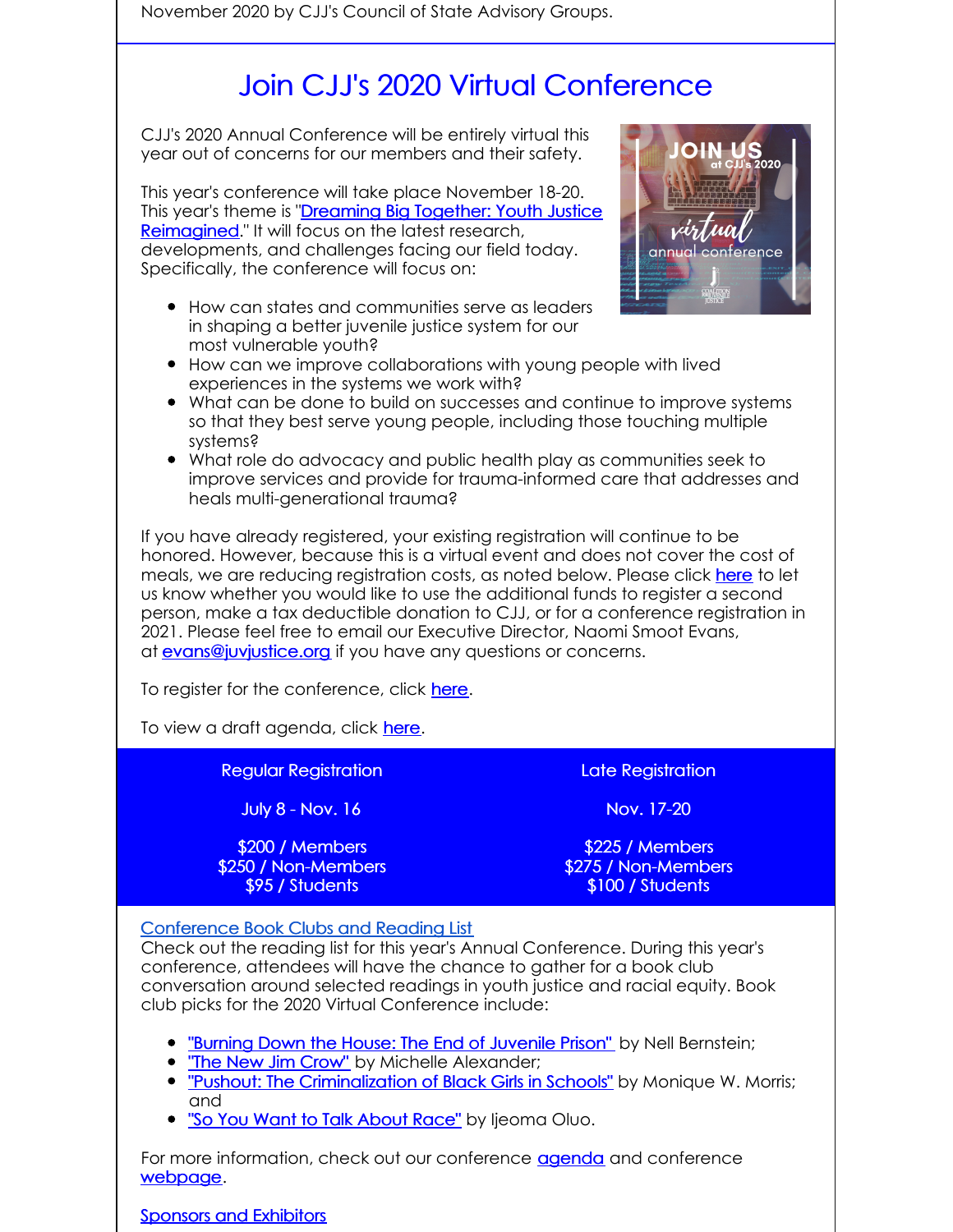CJJ invites you to consider sponsoring this year's Annual Conference. Sponsorship dollars help support a broad range of necessary functions, including materials production, speaker and workshop support, youth engagement, and other general functions.

To learn more about sponsoring this event, email [evans@juvjustice.org](mailto:evans@juvjustice.org).

## Upcoming Webinars

#### Authentic Youth-Adult Partnership in Juvenile Justice TODAY at 3:00 PM Eastern

Many SAGs, along with juvenile justice agencies and other collaborative bodies, continue to strive toward unmet goals for building an authentic, sustainable youthadult partnership. This webinar is for you. Laura Furr will share principles, models, and concrete best practices of youth-adult partnership for the juvenile justice field, as well as opportunities for further learning. Through her business,



Laura supports adult-led organizations or collaborative bodies that make decisions affecting young people to plan and implement youth-adult partnership in their decision-making.

#### Presenter:

Laura Furr, Owner, Laura Furr [Consulting](https://www.lfurrconsulting.com/) Aaron Toleafoa, CJJ ELC Chair

This webinar is free for CJJ members. To become a member, click [here](http://www.juvjustice.org/civicrm/contribute/transact?reset=1&id=2). To register for the webinar, click [here](https://attendee.gotowebinar.com/register/676742118567494670).

Want to see news that's important to you in the CJJ Members and Partners section?

Learn More About CJJ **[Membership](http://juvjustice.org/about-us/members)** 

Join CJJ as a member today!

## Would You Like to Blog for CJJ?

CJJ is looking for bloggers for **CJJ [Today](http://www.juvjustice.org/blog)** to author stories and posts about juvenile justice. We're [particularly](http://www.juvjustice.org/about-us/state-advisory-group-members) interested in stories from **State Advisory** Group members or staff, CJJ [individual](http://juvjustice.org/about-us/members/individual-memberships) or youth members, and CJJ [organizational](http://juvjustice.org/youth-members) members, about issues at the state or local level, interesting programs or approaches, and perspectives about the course of juvenile justice reform at the local or state level. We



also welcome blog posts from other juvenile justice system stakeholders. Blog posts can be between 400-750 words in length. Click [here](http://files.constantcontact.com/31e4a892301/ae2fa24f-a0c7-4002-a04b-2d9a65ad104a.pdf) to see our other guidelines for blogs.

Suggested topics could include:

- **School to Prison Pipeline**
- Girls in the Juvenile Justice System
- Remedying Racial and Ethnic Disparities
- Adolescent Brain Development
- Evidence-Based Practices
- Status Offenses
- Family and Youth Involvement
- **•** Promising Practices or Program Spotlights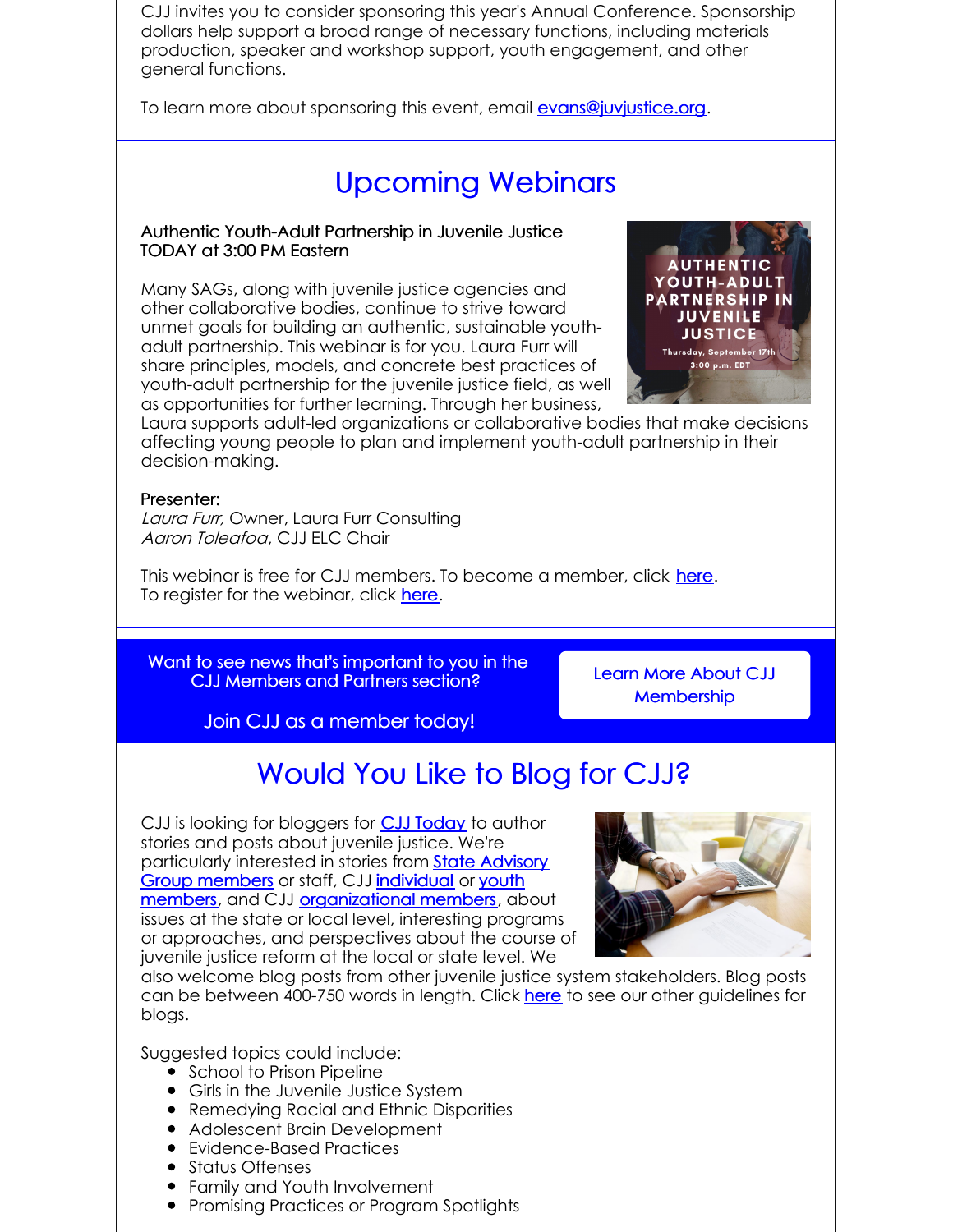## Member Spotlight: Oklahoma

The Oklahoma Office of Juvenile Affairs (OJA) is making dramatic progress in implementing its strategic plans to reduce the number of youth removed from homes and communities, reducing beds available to securely detained youth in facilities, and implementing better policies and practices to ensure all youth are served in the least restrictive environment.



During the past 18 months, the vision of making OJA a trauma-informed, youthresponsive organization resulted in a 40% decrease in the usage of juvenile detention. OJA's governing board recently updated its State Plan for the Establishment of Juvenile Detention Services. The plan determines the number of juvenile detention beds necessary for the state's current needs and the locations of those needed beds. It reduces the number of contracted beds statewide from a starting point of 296 to 229.

OJA staff worked with lawmakers and the governor's office in securing passage of a key piece of legislation that will impact the detention of youth. During this year's legislative session, the House of Representatives and the Senate unanimously approved House Bill 1282, which was signed into law by Gov. Kevin Stitt. It takes effect Nov. 1.

The measure establishes limits on placing children 12 years of age and under into juvenile detention centers. It also sets limits for 13- and 14-year-olds admitted to detention.

"The passing of House Bill 1282 will also help our state to 'right-size' detention," said OJA interim Executive Director Rachel Holt. "The decision to lower the number of contracted detention beds was a very tough one. But we cannot spend money on excess empty beds, especially with the strain the Coronavirus pandemic is placing on our state budget. Our use is down and should continue to be down post COVID-19. In addition, our youth service agency partners are committed to providing quality services to children in their communities. This will also help our state shift focus from detaining kids we are mad at, to focusing on prevention and the needs of the children and their families within their community."

"With this new decrease of contracted beds in the 2021 fiscal year, setting limits in detaining 12- to 14-year-olds will allow Oklahoma to have enough available beds in our statewide juvenile detention system for those children who need it. Oklahoma's children have the highest rates of Adverse Childhood Experiences (ACEs) in the nation. One night in secure detention contributes to a child's ACEs score and can have lifelong consequences. As Oklahoma continues its momentum as a Top Ten state for juvenile justice, these limits on young children in detention displays powerful juvenile justice reform," Holt added.

OJA's placement wait list has been historically low this past year as the agency worked with courts to move children through the adjudication process faster, allow children to receive services in their community, and lower the length of stay in placements by making it treatment and goal-orientated instead of based on artificial timelines.

OJA staff also is collaborating across departments to better assess youth needs and connect youth to needed resources, be they programmatic or basic need supports, in order to intervene earlier and more effectively in preventing circumstances that may result in out-of-home placement or detention.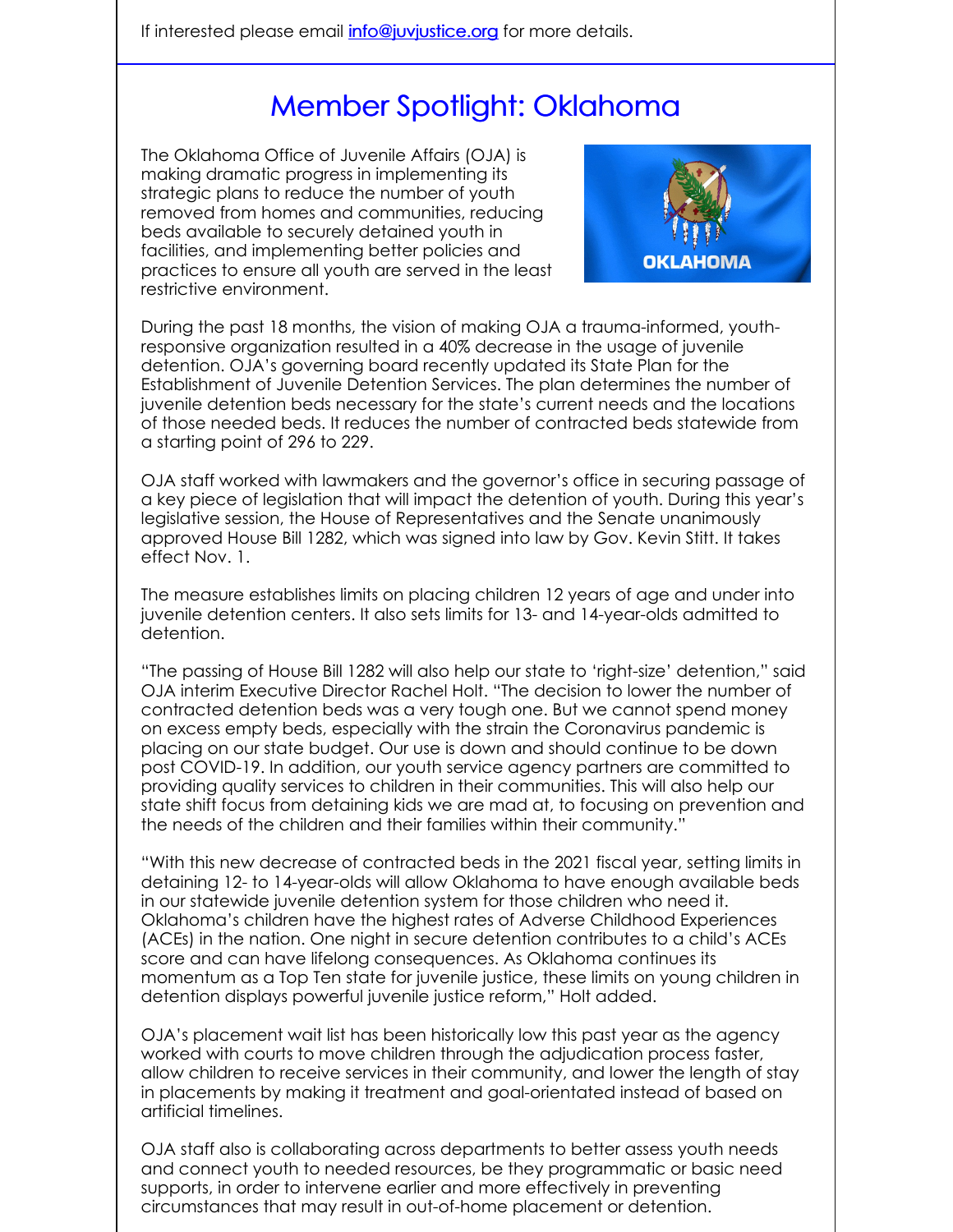In addition, juvenile services staff in the field advocate on behalf of youth, and have direct contact with OJA's state office to find the most helpful methods of assisting youth involved in the juvenile justice system.

### Federal Updates

Stimulus updates: A slimmed down stimulus package released in early September by Sen. Mitch McConnell (R-KY) leaves out earlier emergency funding that would have helped young people in the justice system during Covid-19. The House proposal, known as the HEROES Act, would have provided nearly \$90 million in additional funding for youth justice.

"Justice for Juveniles" Act: The House Judiciary Committee last week marked up H.R. 5053, the "Justice for [Juveniles"](https://www.congress.gov/116/bills/hr5053/BILLS-116hr5053ih.pdf) Act. This legislation, was introduced by Rep. Scanlon (D-PA) and would exempt individuals younger than 22 years old from the requirements of the Prison Litigation Reform Act.

### Other News and Announcements

### Events and Trainings

Interagency Working Group on Youth Programs (IWGYP) is hosting a free webinar on September 21, 2020 @ 2:00-3:30 PM EDT. "The Benefits and Importance of Using Youth Participatory Action Research with Populations such as Youth with [Incarcerated](https://air-org.zoom.us/webinar/register/WN_lYgHx_KJRtOdgNtIzceLLQ) Parents".

[Gwen's](http://www.gwensgirls.org/) Girls and The Black Girls Equity Alliance are hosting the 5th annual equity summit, "<mark>She Matters: Protecting and Uplifting the [Well-Being](http://www.gwensgirls.org/equity-summit-2/) of Black Girls</mark>." The summit will take place September 24-26, 2020 at the Wyndham Grand in Downtown Pittsburgh. The summit features Keynote speaker Cyntoia Brown Long.

The [National](https://www.ncjfcj.org/) Council of Juvenile and Family Court Judges (NCJFCJ) will be holding two national conferences in 2021, the National Conference on Juvenile Justice in Dallas, TX, March 21- 24, 2021, and the 84th Annual Conference in St. Louis, MO, July 18 - 21, 2021.

New Publications and Resources

Alliance for Safety and Justice (ASJ) and The National Coalition for Shared Safety (NCSS) released the Toward Shared Safety: The First-Ever National Survey of [America's](https://allianceforsafetyandjustice.org/wp-content/uploads/2020/09/NatlSafetyGaps-Report-PREVIEW-20200908-1751.pdf) Safety Gaps.

The [Campaign](http://act4jj.org/sites/default/files/ckfinder/files/CFYJ FF August 2020.pdf) for Youth Justice has released Youth Justice & the Family First Prevention Service Act.

Chapin Hall has released their monthly newsletter [highlighting](https://www.chapinhall.org/project/partnerships-with-jurisdictions-improve-implementation-of-family-first/) steps for "Making the Most of the Family First Act".

The Juvenile Law Center has released ["Rethinking](https://go.pardot.com/webmail/352231/164422716/62d48a8ea18e61569257c1e92151dcfb10205f66068deb68656bda309bc792c1) Justice for Emerging Adults".

Justice Policy Institute has released Sticker Shock 2020: The Cost of Youth [Incarceration.](http://www.justicepolicy.org/uploads/justicepolicy/documents/Sticker_Shock_2020.pdf)

CJJ invites you to share news from your SAG, organization, state, or region! Inclusion and editing of submissions are subject to CJJ editorial guidelines.

[Contact](mailto:info@juvjustice.org) the Editor

The Juvenile Justice Monitor is brought to you by staff and volunteer leaders of the Coalition for Juvenile Justice, and supported by membership fees paid by CJJ's State Advisory Group Members, Members at Large, Organizational Members, and